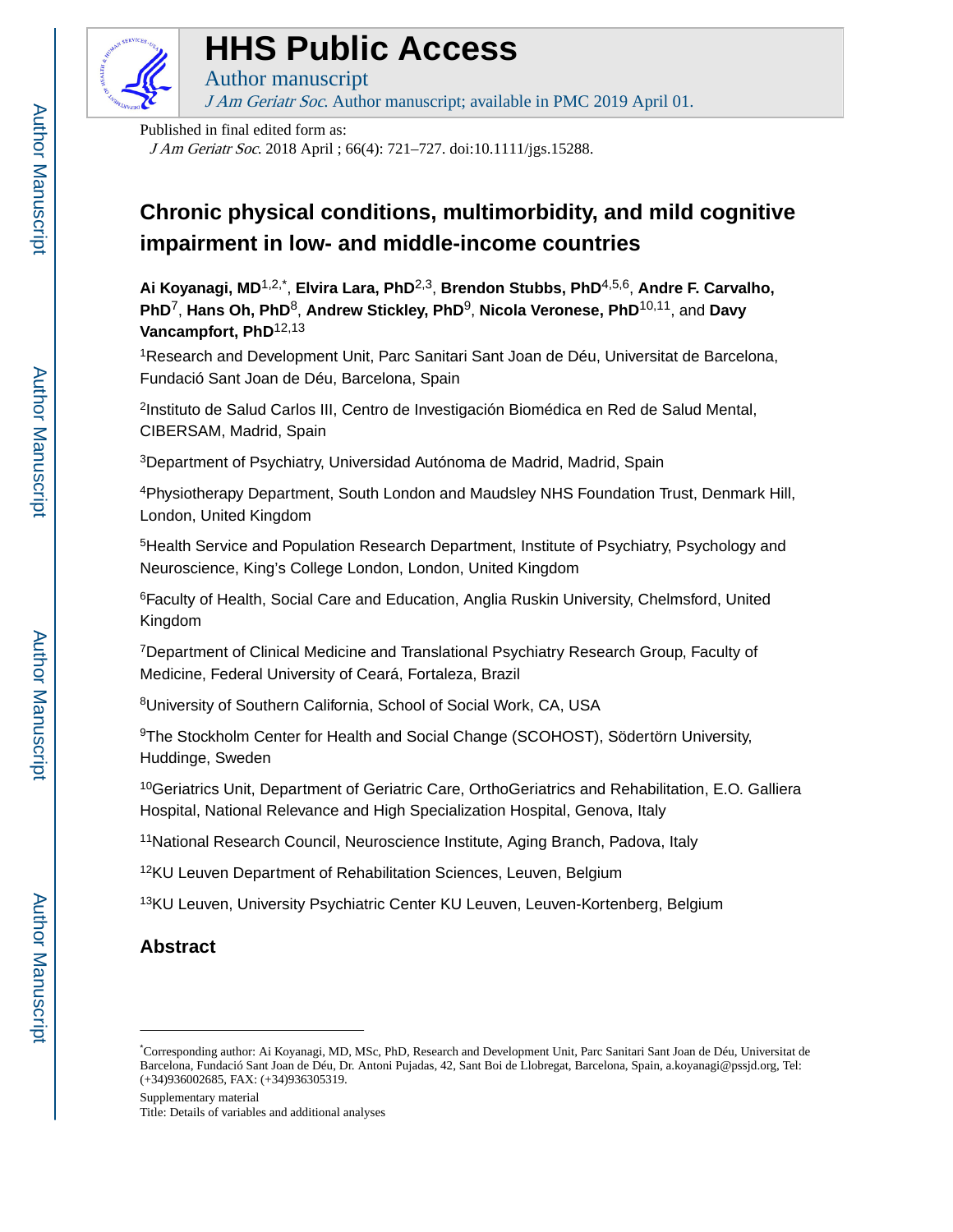**Background/Objectives—**Chronic physical conditions and multimorbidity may be modifiable risk factors for dementia. However, data from low- and middle-income countries (LMICs) are lacking. This study thus assessed the association of chronic physical conditions and multimorbidity with mild cognitive impairment (MCI) in LMICs.

**Design—**Nationally representative, cross-sectional, community-based.

**Setting—**Six countries which participated in the World Health Organization's Study on Global Ageing and Adult Health.

**Participants—**32,715 adults aged 50 years [mean (SD) age 62.1 (15.6) years; 51.7% females].

**Measurements—**The definition of MCI was based on the recommendations of the National Institute on Ageing-Alzheimer's Association. Ten chronic conditions (angina, arthritis, asthma, cataract, chronic lung disease, diabetes, edentulism, hearing problems, hypertension, stroke) were assessed. Multivariable logistic regression analysis was conducted to assess the association between chronic physical conditions, multimorbidity (i.e., ≥2 chronic conditions), and MCI.

**Results—**The prevalence (95%CI) of multimorbidity and MCI were 49.8% (48.1%–51.5%) and 15.3% (14.4%–16.3%), respectively. After adjustment for potential confounders, edentulism (OR=1.24), arthritis (OR=1.24), chronic lung disease (OR=1.29), cataract (OR=1.33), stroke  $(OR=1.94)$ , hearing problems  $(OR=2.27)$ , and multimorbidity  $(OR=1.40)$  were significantly associated with higher odds for MCI. Compared to those with no chronic conditions, there was a gradual increase in the odds for MCI ranging from one condition  $(OR=1.21; 95\% CI=1.03-1.42)$  to ≥4 conditions (OR=2.07; 95%CI=1.70–2.52).

**Conclusion—**These results highlight the need to investigate the underlying mechanisms linking chronic conditions and MCI, and whether the prevention or treatment of chronic conditions or multimorbidity can reduce the onset of cognitive decline and subsequent dementia especially in LMICs.

#### **Keywords**

Mild cognitive impairment; chronic physical conditions; multimorbidity; low- and middle-income countries

## **Introduction**

The world population is aging at an unprecedented speed due to increasing life expectancy. The number of individuals aged 65 years is projected to increase from 524 million in 2010 to 1.5 billion by 2050, with most of the increase occurring in low- and middle-income countries (LMICs).<sup>1</sup> This demographic change will inevitably be accompanied by increases in non-communicable diseases (NCDs) such as heart disease, cancer, and diabetes,<sup>1</sup> as well as neuropsychiatric disorders such as dementia. $<sup>2</sup>$  In particular, dementia is projected to</sup> increase sharply as the incidence of dementia doubles with every 6.3 years increase in age in the older population.<sup>3</sup> Indeed, the number of people living with dementia is projected to increase from current figures of 46 million to 131.5 million by  $2050<sup>3</sup>$  Among people with dementia, the proportion of those residing in LMICs are expected to increase from current rates of 58% to 68% in 2050.<sup>3</sup>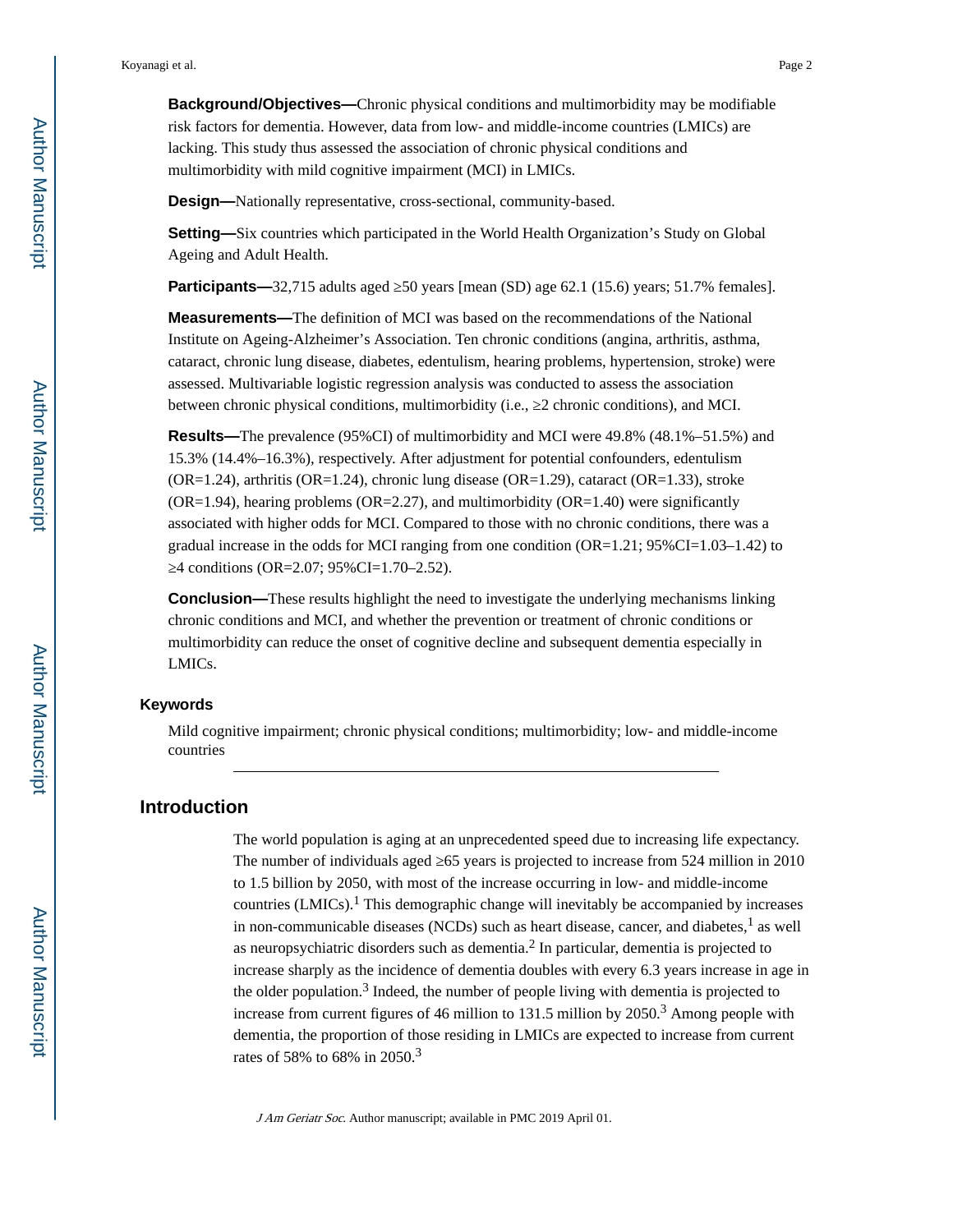Koyanagi et al. Page 3

dementia to establish interventions to prevent or delay the onset of dementia is a priority. Specifically, mild cognitive impairment (MCI) is considered to be a preclinical transitional state of dementia<sup>7</sup> for which targeted interventions may be feasible. The conversion rate of MCI to dementia has been estimated to be 12%, 20%, and 50% at 1, 3, and 5 years, respectively.<sup>8</sup> Previously reported potentially modifiable risk factors for MCI include factors such as low physical activity, obesity, diabetes, and hypertension.<sup>9</sup>

In terms of single chronic physical diseases, most previous studies have focused on cardiometabolic diseases, $^{10}$  but studies on other chronic conditions are limited. Furthermore, there is a notable paucity of data on the association between multimorbidity (i.e., coexistence of ≥2 chronic conditions) and MCI. Multimorbidity is highly prevalent in the older population, and is an important risk concept as it is associated with increased disability, poorer quality of life, polypharmacy, premature mortality, and increased health care costs.<sup>11,12</sup>

To our knowledge, as yet, only a few studies have specifically focused on the association between multimorbidity and MCI in the general population.<sup>13, 14</sup> One U.S. longitudinal study found that multimorbidity is associated with a  $1.38$  ( $95\%$ CI=1.05–1.82) times higher risk for MCI or dementia among individuals aged  $\,$  70 years (n=2176). Another crosssectional study from Sweden found that compared to no chronic conditions, 2–3 conditions are associated with 3.03 (95%CI=1.20–7.64) times higher odds for MCI among individuals aged  $\,$  75 years (n=1435).<sup>14</sup> However, these studies were conducted in a limited location in single high-income countries with a focus only on the elderly. Thus, it is unknown whether these results are applicable to other age groups or settings. Assessment of cognitive function and its risk factors at earlier ages is important from the point of view of prevention of dementia as cognitive dysfunction appears up to 10 years before the actual dementia diagnosis,  $^{15}$  and the importance of intervening in mid-life has been emphasized.  $^{16-18}$  Also, data on this topic from LMICs are particularly important given that increasing trends in cardiovascular diseases coupled with epidemics of obesity and increasing hypertension can result in upward trends in dementia prevalence and incidence in this setting.<sup>3</sup> Furthermore, the association between multimorbidity and MCI may differ in LMICs due to different disease profiles, population age structure, and health care systems as well as higher prevalence of poverty and low education, and suboptimal treatment for chronic conditions.<sup>19</sup>

Thus, the main aim of the current study was to assess the association between multimorbidity and MCI among adults aged 50 years in six LMICs using data from the WHO Global Ageing and Adult Health study (SAGE).

## **Methods**

#### **The survey**

Data from the SAGE were analyzed. This survey was undertaken in China, Ghana, India, Mexico, Russia, and South Africa between 2007 and 2010. Based on the World Bank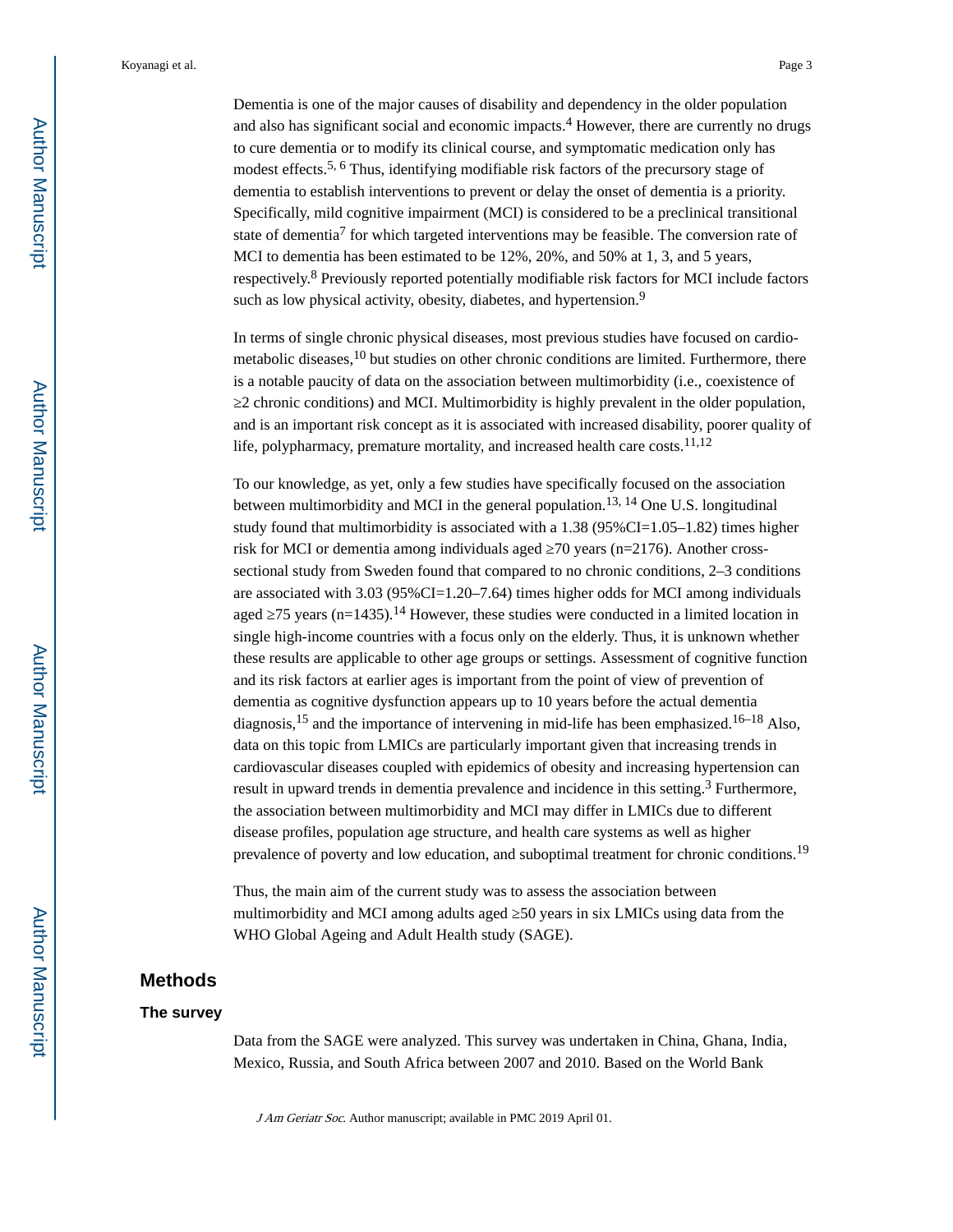classification at the time of the survey, all of these countries were LMICs. Details of the survey methodology have been published elsewhere.<sup>20</sup> In brief, in order to obtain nationally representative samples, a multistage clustered sampling design method was used. The sample consisted of adults aged 18 years with oversampling of those aged 50 years. Trained interviewers conducted face-to-face interviews using a standard questionnaire. Standard translation procedures were undertaken to ensure comparability between countries. Those who were unable to undertake the interview because of limited cognitive function were not included in the current study. The survey response rates were: China 93%; Ghana 81%; India 68%; Mexico 53%; Russia 83%; and South Africa 75%. Sampling weights were constructed to adjust for the population structure as reported by the United Nations Statistical Division. Ethical approval was obtained from the WHO Ethical Review Committee and local ethics research review boards. Written informed consent was obtained from all participants.

#### **Mild cognitive impairment (MCI) (Outcome)**

MCI was ascertained based on the recommendations of the National Institute on Aging-Alzheimer's Association.21 We applied the identical algorithms used in previous publications using a dataset with the same survey questions to identify MCI.<sup>9, 22</sup> Briefly, individuals fulfilling all of the following conditions were considered to have MCI:

- **a.** Concern about a change in cognition: Individuals who replied 'bad' or 'very bad' to the question "How would you best describe your memory at present?" and/or those who answered 'worse' to the question "Compared to 12 months ago, would you say your memory is now better, the same or worse then it was then?" were considered to have this condition.
- **b.** Objective evidence of impairment in one or more cognitive domains: was based on a <−1 SD cut-off after adjustment for level of education, age, and country. Cognitive function was assessed through the following performance tests: word list immediate and delayed verbal recall from the Consortium to Establish a Registry for Alzheimer's Disease,23 which assessed learning and episodic memory; digit span forward and backwards from the Weschler Adult Intelligence Scale,  $24$  that evaluated attention and working memory; and the animal naming task,23 which assessed verbal fluency.
- **c.** Preservation of independence in select functional abilities [absence of severe/ extreme difficulties in performing activities of daily living (ADL)]: was assessed by questions on self-reported difficulties with basic ADL, which has been suggested to be a measure of individuals' functional status, in the past  $30 \text{ days}$ .<sup>25</sup> Specific questions were: "How much difficulty did you have in getting dressed?" and "How much difficulty did you have with eating (including cutting up your food)?" The answer options were none, mild, moderate, severe, and extreme (cannot do). Those who answered either none, mild, or moderate to both of these questions were considered to have preservation of independence in ADL. Although these questions were on difficulty with ADL rather than dependence, we assumed that those with severe or extreme levels of difficulty in performing these tasks are highly unlikely to have preservation of independence in functional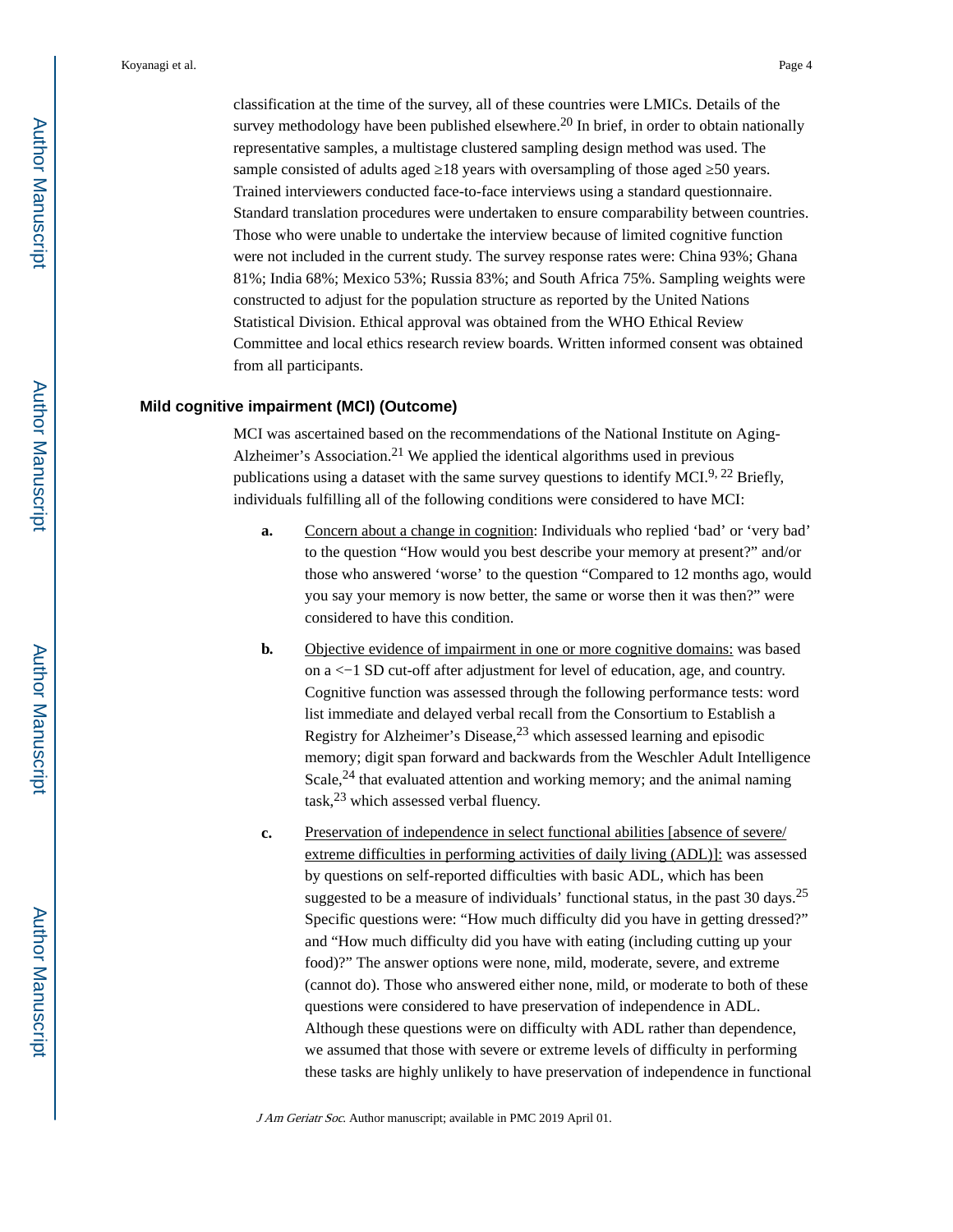abilities. All other individuals were deleted from the analysis (935 individuals aged 50 years).

**d.** No dementia: Individuals with a level of cognitive impairment severe enough to preclude the possibility to undertake the survey were not included in the current study.

#### **Chronic conditions and multimorbidity (Exposures)**

We included all ten chronic physical conditions (angina, arthritis, asthma, cataract, chronic lung disease, diabetes, edentulism, hearing problems, hypertension, stroke), assessed by selfreport of diagnosis, symptoms, interviewer observation, or blood pressure measurement (See Supplementary Table S1 for details), for which data were available in the SAGE. These conditions have been reported to be associated with poor cognitive performance.<sup>9, 26–33</sup> The total number of chronic conditions was calculated and categorized as  $0, 1, 2, 3$ , and  $\overline{4}$ . Multimorbidity was defined as  $2$  chronic conditions.<sup>34</sup>

#### **Control variables**

The analysis adjusted for a number of potential confounders which have been reported to be linked with both MCI and chronic physical conditions.9, 35, 36 Sociodemographic control variables included age, sex, education (no formal, at least some primary, secondary completed), and wealth quintiles based on country-specific income. Other variables included health behavior [smoking (never, current, former), alcohol consumption (never, non-heavy, heavy), physical activity], body mass index (BMI) based on measured weight and height  $\left( \langle 18.5, 18.5 - 24.9, 25.0 - 29.9, 30 \text{ kg/m}^2 \rangle \right)$ , and depression (See Supplementary Table S2 for details on these variables).

#### **Statistical analysis**

The statistical analysis was performed with Stata 14.1 (Stata Corp LP, College station, Texas). The analysis was restricted to those aged 50 years. The difference in the prevalence of multimorbidity or MCI by sample characteristics was tested by Chi-squared tests. Tetrachoric correlations between each chronic condition was calculated among those with MCI.

We conducted multivariable logistic regression analysis to assess the association between the number of chronic conditions including multimorbidity (2 chronic conditions) or each of the 10 individual chronic conditions (exposure variables) and MCI (outcome) using the overall sample (age  $\frac{50 \text{ years}}{20 \text{ years}}$ ) and by age groups (50–64 and  $\frac{65 \text{ years}}{20 \text{ years}}$ ) as previous studies have shown that the risk factors of MCI may differ between mid-life and late-life.<sup>9, 37</sup> Finally, in order to assess the degree of between-country heterogeneity in the association between multimorbidity and MCI, we calculated the Higgin's  $\vec{P}$  based on country-wise estimates. This represents the degree of heterogeneity that is not explained by sampling error with values of 25%, 50%, and 75% often being considered as low, moderate, and high levels of heterogeneity.<sup>38</sup>

The regression analyses were all adjusted for age, sex, education, wealth, smoking, alcohol consumption, physical activity, BMI, depression, and country with the exception of the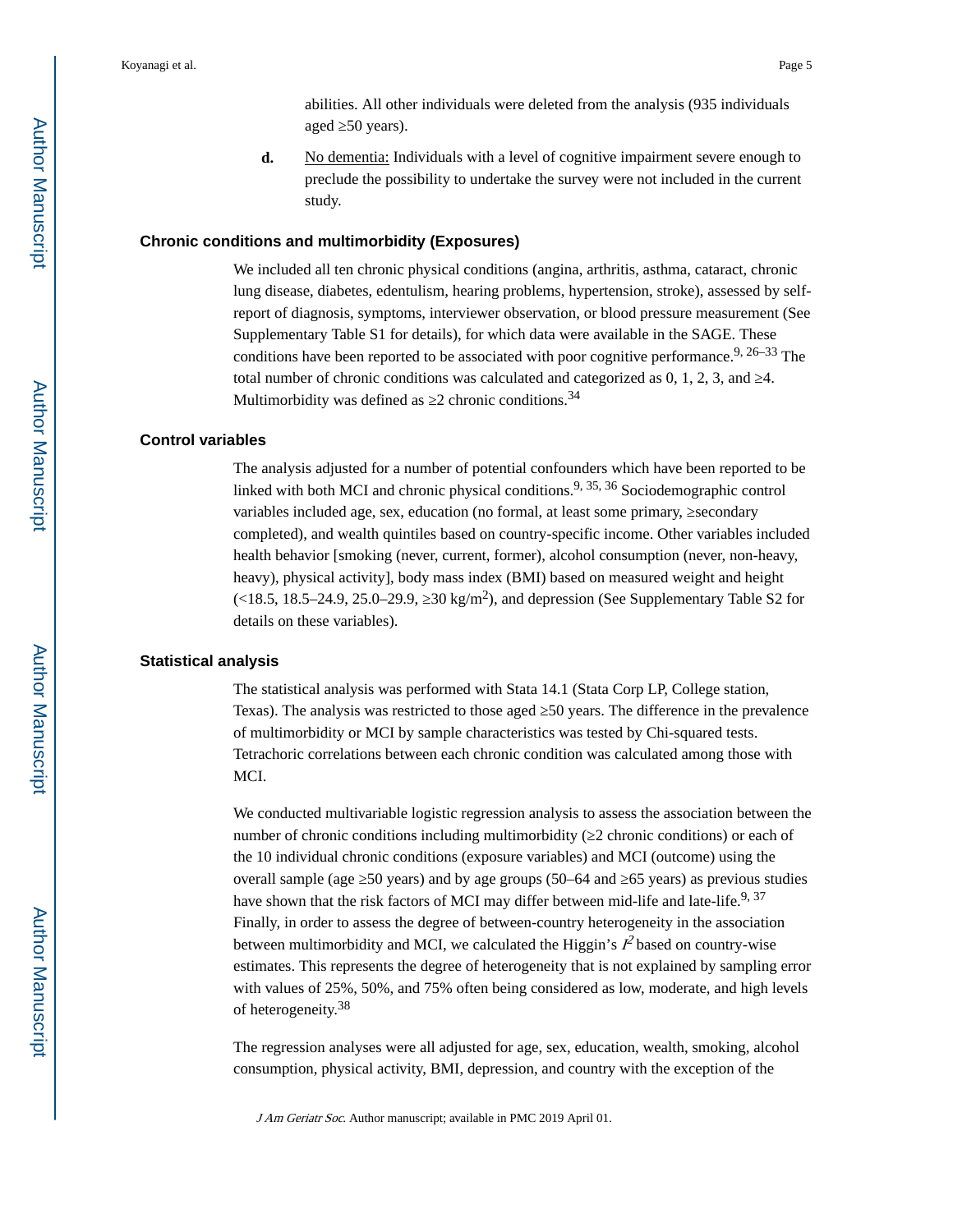country-wise analysis which did not adjust for country. When the individual chronic conditions were the exposure variable, the models were also adjusted for the presence of other chronic illness to account for comorbid chronic conditions. This variable included information on whether the individual had any of the other nine chronic conditions (Y/N). Country adjustment was done by including dummy variables for each country. Under 5% of the data were missing for the variables used in the analysis. All variables were included in the models as categorical variables with the exception of age when used as a continuous variable. Complete-case analysis was done. The sample weighting and the complex study design were taken into account in the analyses. Results from the regression analyses are presented as odds ratios (ORs) with 95% confidence intervals (CIs). The level of statistical significance was set at P<0.05.

## **Results**

The final analytical sample consisted of 32,715 individuals (China n=12,815; Ghana n=4201; India n=6191; Mexico n=2070; Russia n=3766; South Africa n=3672) aged ≥50 years. The mean (SD) age was 62.1 (15.6) years and 51.7% were females. The prevalence (95%CI) of multimorbidity and MCI were 49.8% (48.1%–51.5%) and 15.3% (14.4%– 16.3%), respectively. The country-wise prevalence of individual chronic physical conditions are provided in Supplementary Table S3. Older age, female sex, lower levels of education and wealth, former smoking, low physical activity, BMI  $30 \text{ kg/m}^2$ , and depression were factors associated with higher prevalence of multimorbidity (Table 1).

Compared to not having the condition, all single chronic conditions assessed were significantly associated with higher prevalence of MCI with the exception of angina, cataract, and diabetes (Table 2). There was a linear increase in the prevalence of MCI with increasing numbers of chronic conditions. Among individuals with MCI, there was a particularly strong correlation between: angina and asthma; angina and chronic lung disease; asthma and chronic lung disease; diabetes and hypertension; edentulism and hearing problems; stroke and hypertension (See Supplementary Table S4).

In the overall sample, the multivariable regression analysis showed that all individual chronic conditions are associated with higher odds for MCI but statistical significance was only reached for arthritis (OR=1.24), cataract (OR=1.33), chronic lung disease (OR=1.29), edentulism ( $OR=1.24$ ), hearing problems ( $OR=2.27$ ), and stroke ( $OR=1.94$ ), while the OR (95%CI) for multimorbidity was  $1.40$  (95%CI=1.23–1.58) (Table 3). These associations were similar in the two age groups with the exception of angina and chronic lung disease which were only significantly associated with MCI in the younger age group. The association between MCI and multimorbidity showed a moderate level of between-country heterogeneity [Higgin's  $I^2$  64% (95%CI=12%–85%)] (See Supplementary Figure S1). Compared to no chronic conditions, there was a gradual increase in the odds for MCI ranging from one condition (OR=1.21;  $95\%$ CI=1.03–1.42) to 4 conditions (OR=2.07; 95%CI=1.70–2.52) in the overall sample (Table 4). In terms of other potentially modifiable risk factors for MCI, in the overall sample, smoking, low physical activity, and obesity (BMI 30kg/m<sup>2</sup>) were also associated with higher odds for MCI independent of the number of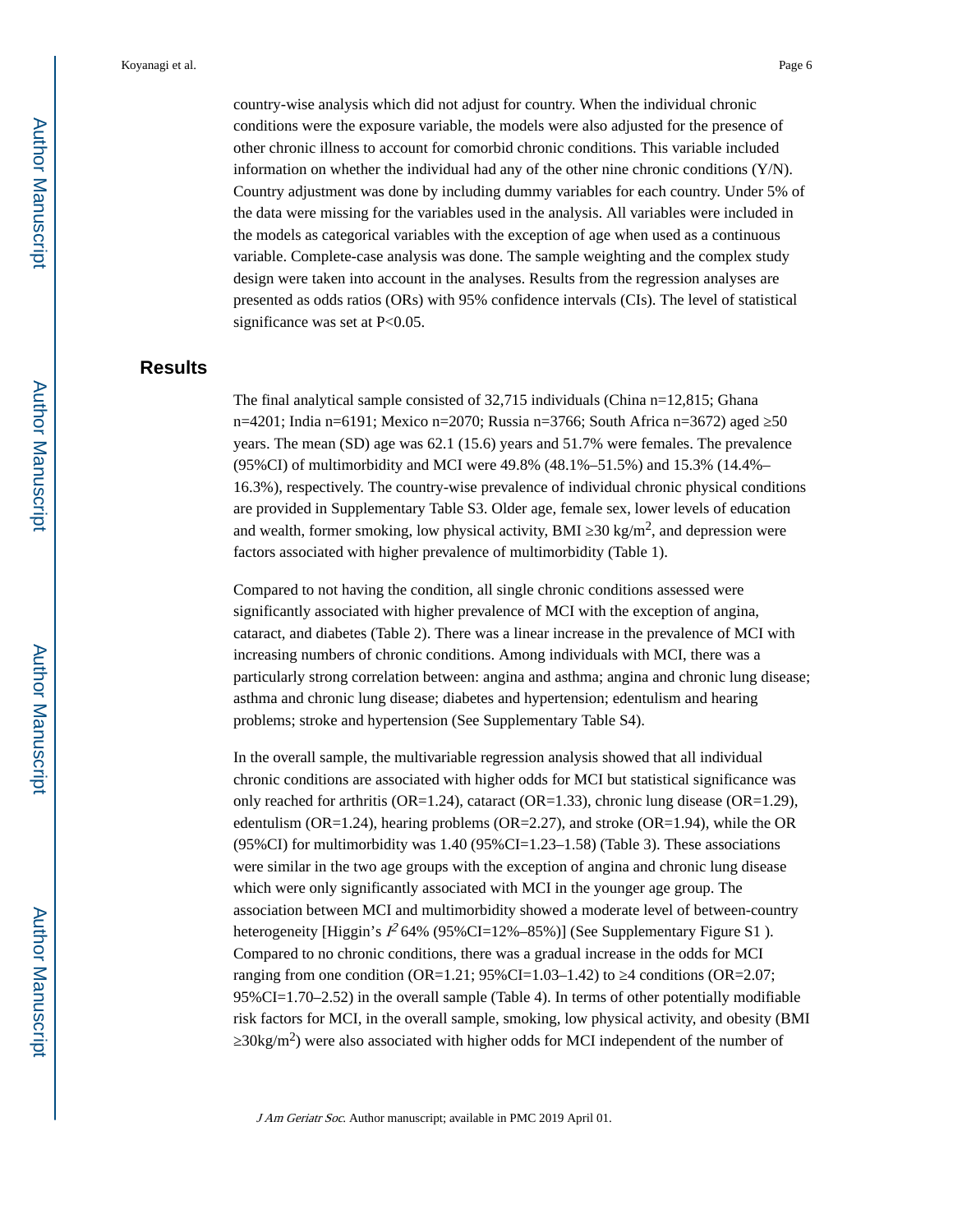chronic conditions although some of these factors were not significantly associated with MCI in one of the age groups (Table 4).

## **Discussion**

In this study, several chronic conditions and multimorbidity were significantly associated with a higher odds for MCI. There was also a gradual increase in the odds for MCI with increasing number of chronic conditions. The strength of the study includes the large sample size and the use of nationally representative samples from six countries, which comprise nearly half of the worldwide population.<sup>20</sup> Our study results expand the understanding of the effects of modifiable risk factors on the development of MCI/dementia, by showing for the first time that multimorbidity is associated with MCI in mid-life and in LMICs. This is an important finding since previous studies have suggested that strategies to address risk factors for dementia should take place in midlife.16–18 Furthermore, our study has important implications for public health in LMICs, as in this context, MCI/dementia is often underdiagnosed,  $39$  health care is suboptimal,  $19$  and there is an urgent need for the development of strategies to address and manage the growing epidemic of chronic diseases <sup>40</sup> which also constitute risk factors for MCI/dementia.

We found that angina (only 50–64 years), edentulism, arthritis, chronic lung disease, cataract, stroke, and hearing problems are significantly associated with higher odds for MCI. All these factors have been observed to be associated with poor cognitive performance, even in study populations from LMICs,  $^{26}$ ,  $^{28}$ – $^{30}$ ,  $^{32}$ ,  $^{33}$ ,  $^{41}$ – $^{43}$  although with mixed results for some conditions.32, 44, 45 Similar to some previous studies, we did not observe a significant association between diabetes or hypertension and MCI.<sup>46, 47</sup> these two conditions have been recognized as potentially modifiable risk factors for dementia.16 Thus, further studies from LMICs are warranted to assess whether our results are corroborated. In particular, the results on diabetes may have differed if objective data such as blood glucose were available.

Our study results are in line with previous studies reporting a high risk for MCI among those with multiple chronic conditions.<sup>13, 14, 48</sup> Of note, one study found that a faster accumulation of chronic conditions was associated with greater decline in cognitive function.48 Multimorbidity may reflect an age-related multisystem failure which can also be accompanied by neurodegeneration or cognitive decline.48 Some combinations of chronic conditions may act synergistically to accelerate cognitive decline as in the case of heart disease and cerebrovascular disease, while polypharmacy and drug interactions may also increase the risk for cognitive decline in individuals with multimorbidity.<sup>13</sup> One study found that several health problems not individually recognized as risk factors for dementia are associated with increased risk for dementia when combined into a frailty index.49 This finding, together with increasing evidence that multimorbidity is related to poor cognitive performance, reinforces the notion that promoting overall health of the population might mitigate the burden of late-life dementia.<sup>50</sup> Finally, a moderate level of between-country heterogeneity in the association between multimorbidity and MCI was found. Although the reason for this heterogeneity is not clear, it may be related to factors such as access to health care and quality of care (e.g., availability of drugs). This is an area for future research.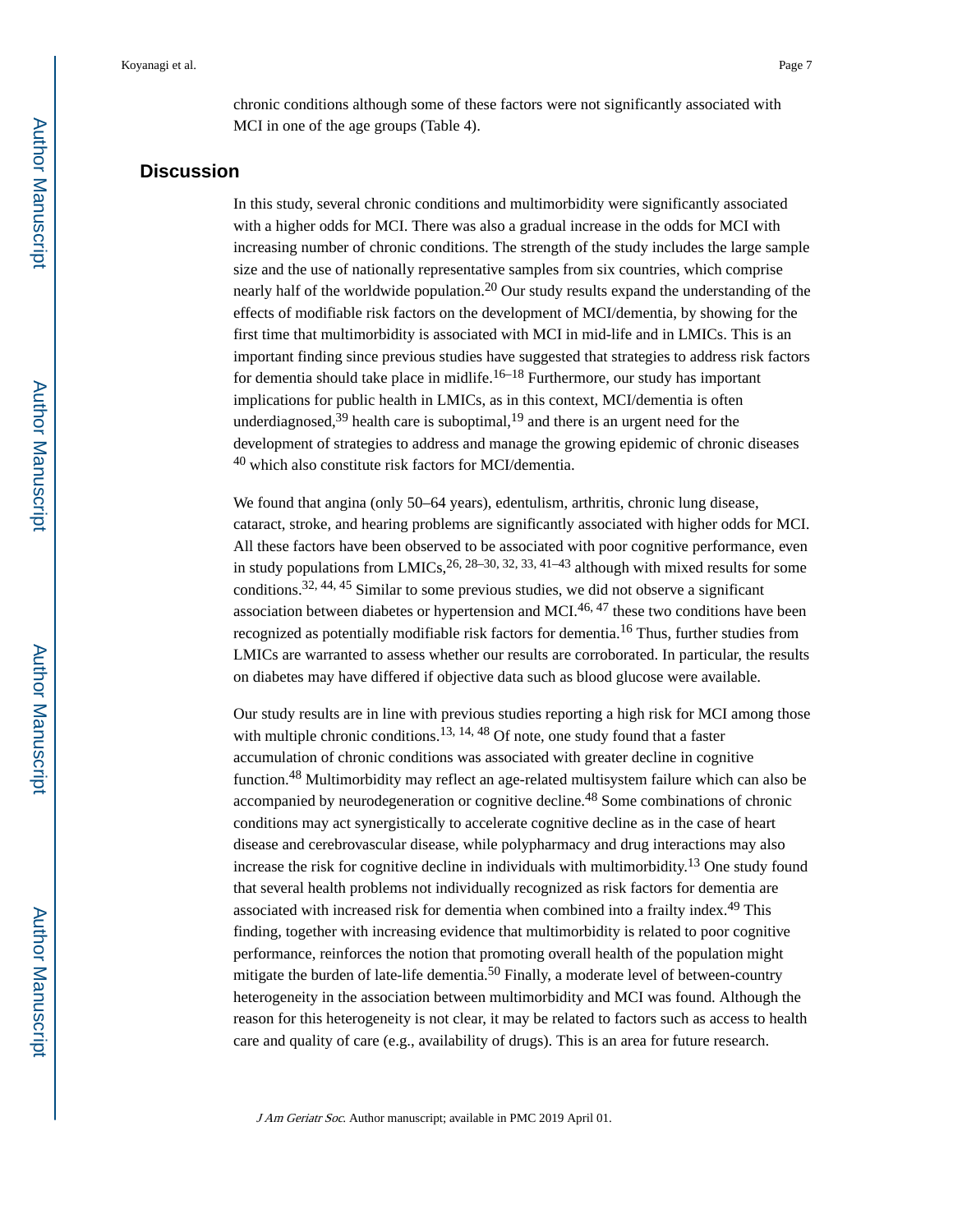If confirmed with longitudinal and interventional studies, the key to prevention of MCI and subsequent dementia may be to strengthen a multidisciplinary approach simultaneously targeting both lifestyle factors and physical health outcomes (e.g., chronic diseases, multimorbidity). Health promotion can specifically target the risk factors contributing to chronic physical conditions and ultimately multimorbidity which might entail diet, exercise, and smoking cessation, all of which are also considered to be important for dementia prevention even in the absence of chronic physical conditions.<sup>16</sup>

To address chronic diseases in LMICs, the Innovative Care for Chronic Conditions framework developed by the World Health Organization provides a health systems roadmap but it still lacks incorporation of the complexity associated with multimorbidity <sup>51</sup> In LMICs, there is a particular need to enhance integration of care, capacity building, and improve quality of services to address multimorbidity.<sup>52</sup>

The study results should be interpreted in the light of several limitations. First of all, although we included a wide variety of important chronic conditions, we lacked data on diseases such as hypercholesterolemia and HIV. Second, symptom-based algorithms were used to define some chronic conditions to minimize under-diagnosis but some level of misclassification may still exist, while under-diagnosis is likely to have occurred for diseases based solely on self-report (i.e., diabetes, stroke). For example, chronic lung diseases and asthma are not easy to differentiate for the overlapping symptoms especially in older populations.53 Third, because the study was not designed to generate clinical diagnoses of dementia, some individuals with mild dementia may have been included in our analytical sample. However, the prevalence of MCI in our study was within previously reported figures.<sup>54</sup> Furthermore, in line with previous publications,  $9, 22$  we used a definition for preservation of independence in functional abilities which was only based on two ADL domains so as not to overexclude MCI cases with disability not related with their cognitive ability. There is currently no consensus in terms of the acceptable level of functional impairment that individuals with MCI could present<sup>55</sup> but it is reassuring that the results were similar even when applying a different definition for disability (i.e., impairment in all six domains of  $ADL<sup>25</sup>$ ). Furthermore, we lacked data on dietary factors, medication, and past alcohol drinking patterns which may also explain the chronic condition-MCI link. Next, the response rate for the SAGE survey was comparable to or higher than that of other national surveys on ageing in most of the countries included in our study. Nevertheless, there was some between-country variability and the response rate for Mexico was low. Finally, because this was a cross-sectional study, causality cannot be inferred and the possibility of reverse causality cannot be dismissed.

In conclusion, these results show that several chronic conditions and multimorbidity are associated with MCI. Our study results highlight the need to investigate the underlying mechanisms linking chronic conditions and MCI, and whether the prevention or treatment of chronic conditions or multimorbidity can reduce the onset of cognitive decline and subsequent dementia especially in LMICs.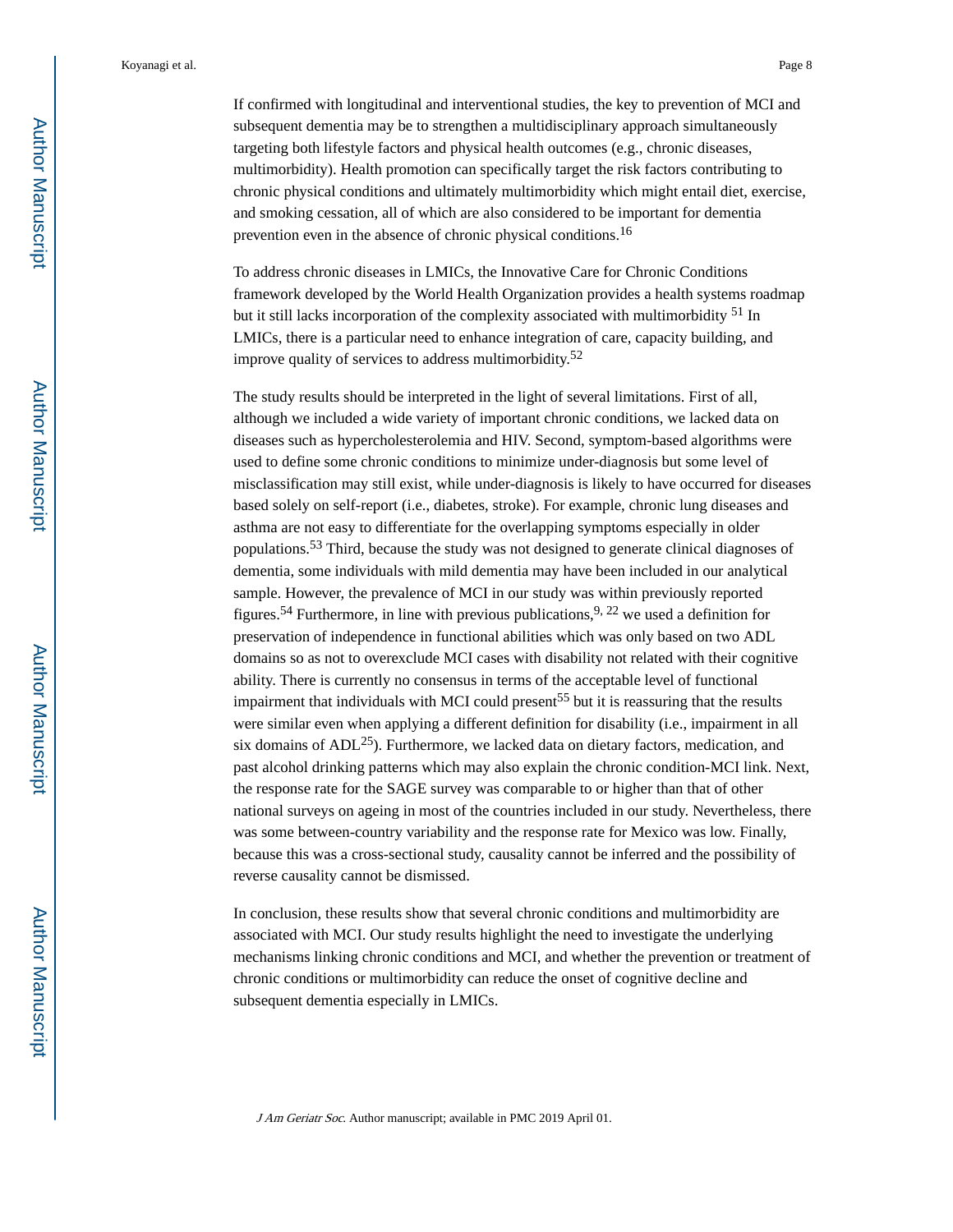## **Supplementary Material**

Refer to Web version on PubMed Central for supplementary material.

#### **Acknowledgments**

#### **Funding**

AK's work was supported by the Miguel Servet contract financed by the CP13/00150 and PI15/00862 projects, integrated into the National R + D + I and funded by the ISCIII - General Branch Evaluation and Promotion of Health Research - and the European Regional Development Fund (ERDF-FEDER). BS receives funding from the National Institute for Health Research Collaboration for Leadership in Applied Health Research & Care Funding scheme. HO receives funding from grant T32AA014125 from the National Institute on Alcohol Abuse and Alcoholism (NIAAA) of the National Institutes of Health (NIH). The content is solely the responsibility of the authors and does not necessarily represent the official views of NHS, the National Institute for Health Research, Department of Health, NIAAA, or NIH.

**Conflicts of interest:** None.

**Author's contributions:** AK conceived the study idea. AK, EL, BS, DV analysed and interpreted the data, and AK wrote the main body of the text. All authors contributed to the drafting of the manuscript, interpreted the data, and commented for intellectual content. All authors read and approved the final manuscript.

**Sponsor's Role:** None of the funders had any role in the conduct of the study; in the collection, management, analysis, or interpretation of the data; or in the preparation, review, or approval of the manuscript.

## **References**

- 1. World Health Organization. Global health and ageing. 2011.
- 2. Mathers CD, Loncar D. Projections of global mortality and burden of disease from 2002 to 2030. PLoS Med. 2006; 3:e442. [PubMed: 17132052]
- 3. Alzheimer's Disease International. World Alzheimer Report. 2015.
- 4. Wimo A, Guerchet M, Ali GC, et al. The worldwide costs of dementia 2015 and comparisons with 2010. Alzheimers Dement. 2017; 13:1–7. [PubMed: 27583652]
- 5. Cummings JL. Treatment of Alzheimer's disease: current and future therapeutic approaches. Rev Neurol Dis. 2004; 1:60–69. [PubMed: 16400259]
- 6. Kaduszkiewicz H, Zimmermann T, Beck-Bornholdt HP, van den Bussche H. Cholinesterase inhibitors for patients with Alzheimer's disease: systematic review of randomised clinical trials. BMJ. 2005; 331:321–327. [PubMed: 16081444]
- 7. Petersen RC, Smith GE, Waring SC, Ivnik RJ, Tangalos EG, Kokmen E. Mild cognitive impairment: clinical characterization and outcome. Arch Neurol. 1999; 56:303–308. [PubMed: 10190820]
- 8. Solfrizzi V, Panza F, Colacicco AM, et al. Vascular risk factors, incidence of MCI, and rates of progression to dementia. Neurology. 2004; 63:1882–1891. [PubMed: 15557506]
- 9. Lara E, Koyanagi A, Olaya B, et al. Mild cognitive impairment in a Spanish representative sample: prevalence and associated factors. Int J Geriatr Psychiatry. 2016; 31:858–867. [PubMed: 26923809]
- 10. Biessels GJ, Staekenborg S, Brunner E, Brayne C, Scheltens P. Risk of dementia in diabetes mellitus: a systematic review. Lancet Neurol. 2006; 5:64–74. [PubMed: 16361024]
- 11. Marengoni A, Angleman S, Melis R, et al. Aging with multimorbidity: a systematic review of the literature. Ageing Res Rev. 2011; 10:430–439. [PubMed: 21402176]
- 12. Violan C, Foguet-Boreu Q, Flores-Mateo G, et al. Prevalence, determinants and patterns of multimorbidity in primary care: a systematic review of observational studies. PLoS One. 2014; 9:e102149. [PubMed: 25048354]
- 13. Vassilaki M, Aakre JA, Cha RH, et al. Multimorbidity and Risk of Mild Cognitive Impairment. J Am Geriatr Soc. 2015; 63:1783–1790. [PubMed: 26311270]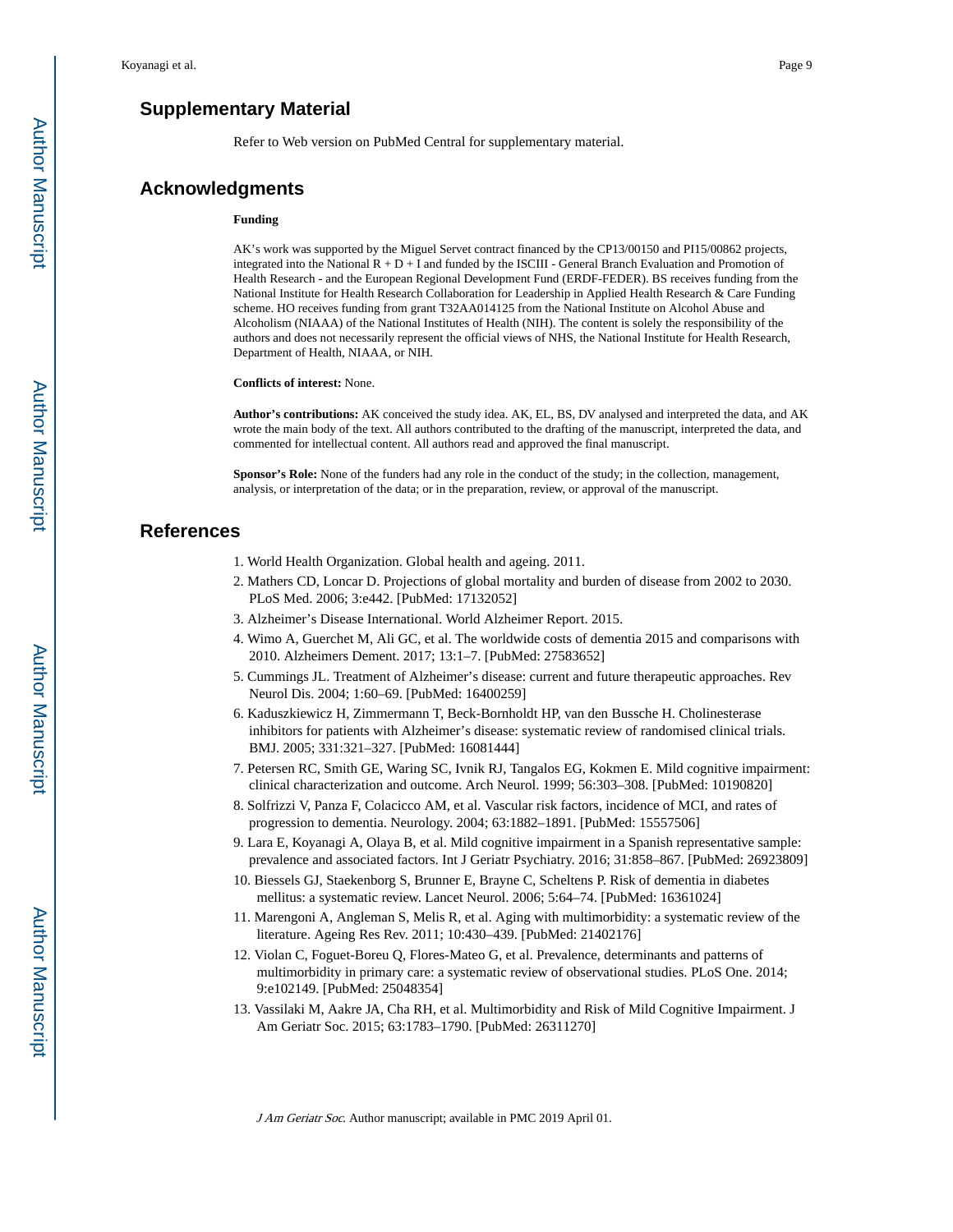- 14. Frisoni GB, Fratiglioni L, Fastbom J, Guo Z, Viitanen M, Winblad B. Mild cognitive impairment in the population and physical health: data on 1,435 individuals aged 75 to 95. J Gerontol A Biol Sci Med Sci. 2000; 55:M322–328. [PubMed: 10843352]
- 15. Amieva H, Jacqmin-Gadda H, Orgogozo JM, et al. The 9 year cognitive decline before dementia of the Alzheimer type: a prospective population-based study. Brain. 2005; 128:1093–1101. [PubMed: 15774508]
- 16. Alzheimer's Disease International. World Alzheimer Report. 2014.
- 17. Kivipelto M, Ngandu T, Laatikainen T, Winblad B, Soininen H, Tuomilehto J. Risk score for the prediction of dementia risk in 20 years among middle aged people: a longitudinal, populationbased study. Lancet Neurol. 2006; 5:735–741. [PubMed: 16914401]
- 18. Gottesman RF, Albert MS, Alonso A, et al. Associations between midlife vascular risk factors and 25-year incident dementia in the atherosclerosis risk in communities (aric) cohort. JAMA Neurol. 2017; 74(10):1246–1254. [PubMed: 28783817]
- 19. GBD Healthcare Access Quality Collaborators. Healthcare Access and Quality Index based on mortality from causes amenable to personal health care in 195 countries and territories, 1990– 2015: a novel analysis from the Global Burden of Disease Study 2015. Lancet. 2017; 390:231– 266. [PubMed: 28528753]
- 20. Kowal P, Chatterji S, Naidoo N, et al. Data resource profile: the World Health Organization Study on global AGEing and adult health (SAGE). Int J Epidemiol. 2012; 41:1639–1649. [PubMed: 23283715]
- 21. Albert MS, DeKosky ST, Dickson D, et al. The diagnosis of mild cognitive impairment due to Alzheimer's disease: recommendations from the National Institute on Aging-Alzheimer's Association workgroups on diagnostic guidelines for Alzheimer's disease. Alzheimers Dement. 2011; 7:270–279. [PubMed: 21514249]
- 22. Lara E, Koyanagi A, Domenech-Abella J, Miret M, Ayuso-Mateos JL, Haro JM. The Impact of Depression on the Development of Mild Cognitive Impairment over 3 Years of Follow-Up: A Population-Based Study. Dement Geriatr Cogn Disord. 2017; 43:155–169. [PubMed: 28178703]
- 23. Morris JC, Heyman A, Mohs RC, et al. The Consortium to Establish a Registry for Alzheimer's Disease (CERAD). Part I. Clinical and neuropsychological assessment of Alzheimer's disease. Neurology. 1989; 39:1159–1165. [PubMed: 2771064]
- 24. The Psychological Corporation. The Psychological Corporation: The WAIS III-WMS III Updated Technical Manual. San Antonio: 2002.
- 25. Katz S, Ford AB, Moskowitz RW, Jackson BA, Jaffe MW. Studies of illness in the aged. The index of ADL: A standardized measure of biological and psychosocial function. JAMA. 1963; 185:914– 919. [PubMed: 14044222]
- 26. Fortunato S, Forli F, Guglielmi V, et al. A review of new insights on the association between hearing loss and cognitive decline in ageing. Acta Otorhinolaryngol Ital. 2016; 36:155–166. [PubMed: 27214827]
- 27. Caldera-Alvarado G, Khan DA, Defina LF, Pieper A, Brown ES. Relationship between asthma and cognition: the Cooper Center Longitudinal Study. Allergy. 2013; 68:545–548. [PubMed: 23409872]
- 28. Cerutti-Kopplin D, Feine J, Padilha DM, et al. Tooth Loss Increases the Risk of Diminished Cognitive Function. JDR Clinical & Translational Research. 2016; 1:10–19.
- 29. Singh B, Parsaik AK, Mielke MM, et al. Chronic obstructive pulmonary disease and association with mild cognitive impairment: the Mayo Clinic Study of Aging. Mayo Clin Proc. 2013; 88:1222–1230. [PubMed: 24182702]
- 30. Veeranki SP, Downer B, Jupiter D, Wong R. Arthritis and Risk of Cognitive and Functional Impairment in Older Mexican Adults. J Aging Health. 2017; 29:454–473. [PubMed: 26965081]
- 31. Sierra C, Domenech M, Camafort M, Coca A. Hypertension and mild cognitive impairment. Curr Hypertens Rep. 2012; 14:548–555. [PubMed: 23073614]
- 32. Eggermont LH, de Boer K, Muller M, Jaschke AC, Kamp O, Scherder EJ. Cardiac disease and cognitive impairment: a systematic review. Heart. 2012; 98:1334–1340. [PubMed: 22689718]
- 33. Jefferis JM, Mosimann UP, Clarke MP. Cataract and cognitive impairment: a review of the literature. Br J Ophthalmol. 2011; 95:17–23. [PubMed: 20807709]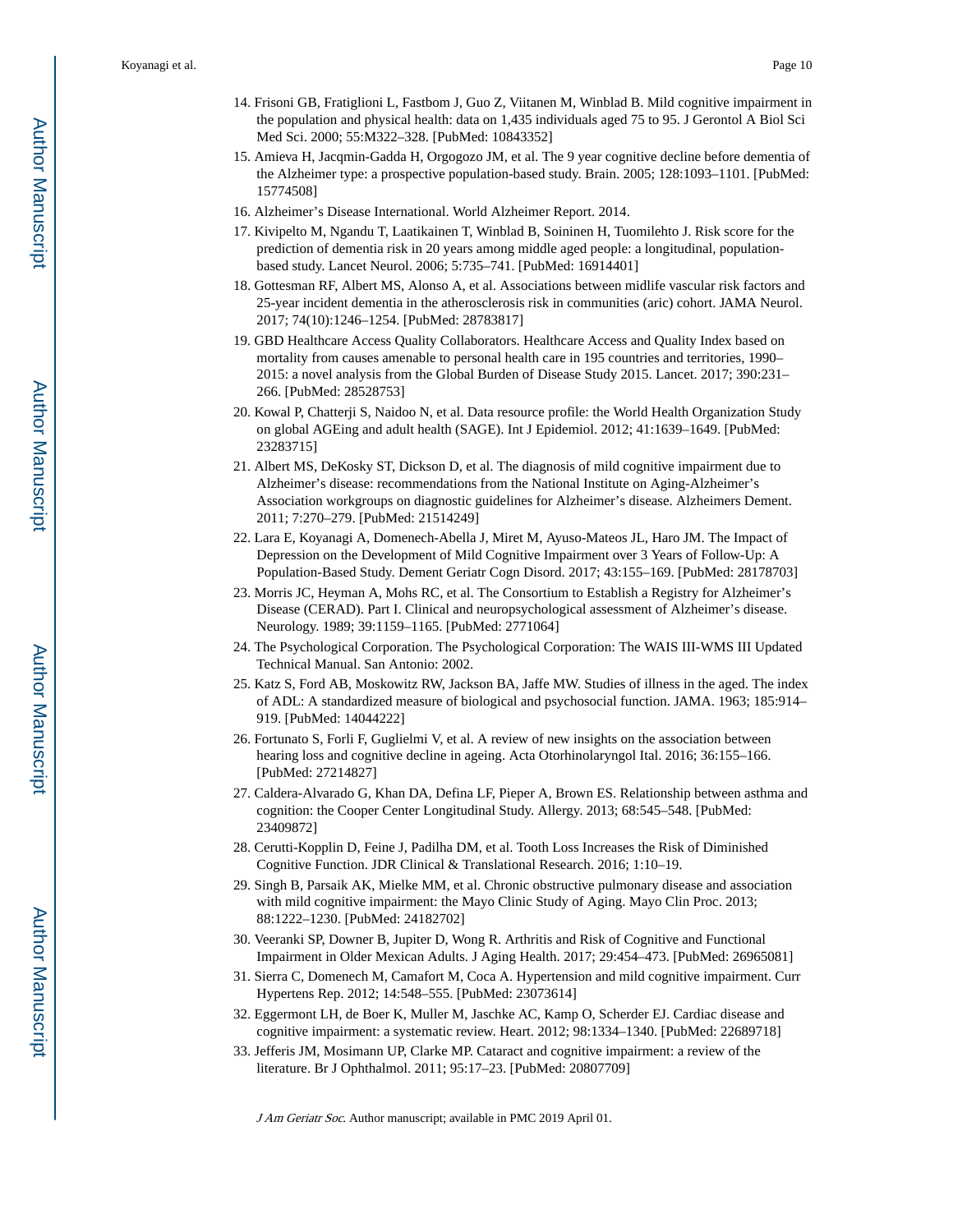Koyanagi et al. Page 11

- 34. Garin N, Koyanagi A, Chatterji S, et al. Global Multimorbidity Patterns: A Cross-Sectional, Population-Based, Multi-Country Study. J Gerontol A Biol Sci Med Sci. 2016; 71:205–214. [PubMed: 26419978]
- 35. World health Organization. 2017. [http://www.who.int/chp/chronic\\_disease\\_report/media/](http://www.who.int/chp/chronic_disease_report/media/Factsheet1.pdf) [Factsheet1.pdf](http://www.who.int/chp/chronic_disease_report/media/Factsheet1.pdf)
- 36. Voinov B, Richie WD, Bailey RK. Depression and chronic diseases: it is time for a synergistic mental health and primary care approach. Prim Care Companion CNS Disord. 2013:15.
- 37. Baumgart M, Snyder HM, Carrillo MC, Fazio S, Kim H, Johns H. Summary of the evidence on modifiable risk factors for cognitive decline and dementia: A population-based perspective. Alzheimers Dement. 2015; 11:718–726. [PubMed: 26045020]
- 38. Higgins JP, Thompson SG, Deeks JJ, Altman DG. Measuring inconsistency in meta-analyses. BMJ. 2003; 327:557–560. [PubMed: 12958120]
- 39. World Health Organization. mhGAP Intervention Guide for mental, neurological and substance use disorders in non-specialized health settings. 2017
- 40. Gaziano TA, Pagidipati N. Scaling up chronic disease prevention interventions in lower- and middle-income countries. Annu Rev Public Health. 2013; 34:317–335. [PubMed: 23297660]
- 41. Gorelick PB, Scuteri A, Black SE, et al. Vascular contributions to cognitive impairment and dementia: a statement for healthcare professionals from the american heart association/american stroke association. Stroke. 2011; 42:2672–2713. [PubMed: 21778438]
- 42. Verghese J, Annweiler C, Ayers E, et al. Motoric cognitive risk syndrome: multicountry prevalence and dementia risk. Neurology. 2014; 83:718–726. [PubMed: 25031288]
- 43. Prince M, Acosta D, Ferri CP, et al. The association between common physical impairments and dementia in low and middle income countries, and, among people with dementia, their association with cognitive function and disability. A 10/66 Dementia Research Group population-based study. Int J Geriatr Psychiatry. 2011; 26:511–519. [PubMed: 20669334]
- 44. Hong T, Mitchell P, Burlutsky G, Liew G, Wang JJ. Visual Impairment, Hearing Loss and Cognitive Function in an Older Population: Longitudinal Findings from the Blue Mountains Eye Study. PLoS One. 2016; 11:e0147646. [PubMed: 26808979]
- 45. Dodd JW. Lung disease as a determinant of cognitive decline and dementia. Alzheimers Res Ther. 2015; 7:32. [PubMed: 25798202]
- 46. Hebert LE, Scherr PA, Bennett DA, et al. Blood pressure and late-life cognitive function change: a biracial longitudinal population study. Neurology. 2004; 62:2021–2024. [PubMed: 15184608]
- 47. Panza F, Capurso C, D'Introno A, et al. Impact of depressive symptoms on the rate of progression to dementia in patients affected by mild cognitive impairment. The Italian Longitudinal Study on Aging. Int J Geriatr Psychiatry. 2008; 23:726–734. [PubMed: 18188869]
- 48. Fabbri E, An Y, Zoli M, et al. Association Between Accelerated Multimorbidity and Age-Related Cognitive Decline in Older Baltimore Longitudinal Study of Aging Participants without Dementia. J Am Geriatr Soc. 2016; 64:965–972. [PubMed: 27131225]
- 49. Song X, Mitnitski A, Rockwood K. Nontraditional risk factors combine to predict Alzheimer disease and dementia. Neurology. 2011; 77:227–234. [PubMed: 21753161]
- 50. Fratiglioni L, Paillard-Borg S, Winblad B. An active and socially integrated lifestyle in late life might protect against dementia. Lancet Neurol. 2004; 3:343–353. [PubMed: 15157849]
- 51. Oni T, McGrath N, BeLue R, et al. Chronic diseases and multi-morbidity a conceptual modification to the WHO ICCC model for countries in health transition. BMC Public Health. 2014; 14:575. [PubMed: 24912531]
- 52. Navickas R, Petric VK, Feigl AB, Seychell M. Multimorbidity: What do we know? What should we do? Journal of Comorbidity. 2016; 6:8.
- 53. To T, Stanojevic S, Moores G, et al. Global asthma prevalence in adults: findings from the crosssectional world health survey. BMC Public Health. 2012; 12:204. [PubMed: 22429515]
- 54. Petersen RC. Mild Cognitive Impairment. Continuum (Minneap Minn). 2016; 22:404–418. [PubMed: 27042901]
- 55. Lindbergh CA, Dishman RK, Miller LS. Functional Disability in Mild Cognitive Impairment: A Systematic Review and Meta-Analysis. Neuropsychol Rev. 2016; 26:129–159. [PubMed: 27393566]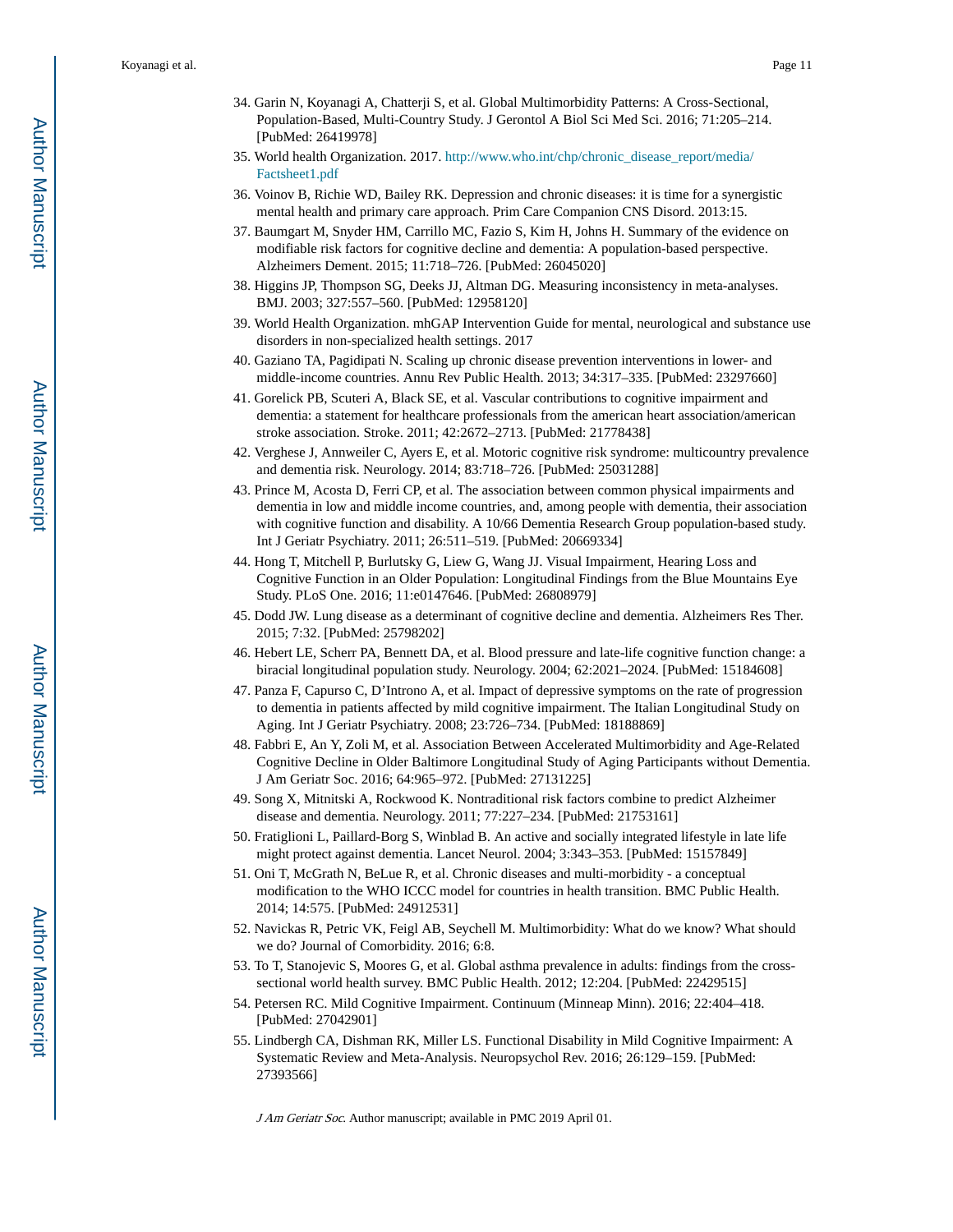#### **Impact statement**

We certify that this work is novel or confirmatory of recent novel clinical research (Vassilaki M, Aakre JA, Cha RH, et al. Multimorbidity and Risk of Mild Cognitive Impairment. J Am Geriatr Soc. 2015;63: 1783–1790).

The potential impact of this research on clinical care of health policy includes the following:

- **•** Edentulism, arthritis, chronic lung disease, cataract, stroke, and hearing problems, as well as multimorbidity were associated with higher odds for mild cognitive impairment in six low- and middle-income countries.
- Independent of the number of chronic conditions, lifestyle factors such as low physical activity, obesity, and smoking were also associated with mild cognitive impairment.
- **•** If confirmed with longitudinal and intervention studies, the key to prevent mild cognitive impairment and subsequent dementia may be a multidisciplinary approach simultaneously targeting both lifestyle factors and physical health outcomes.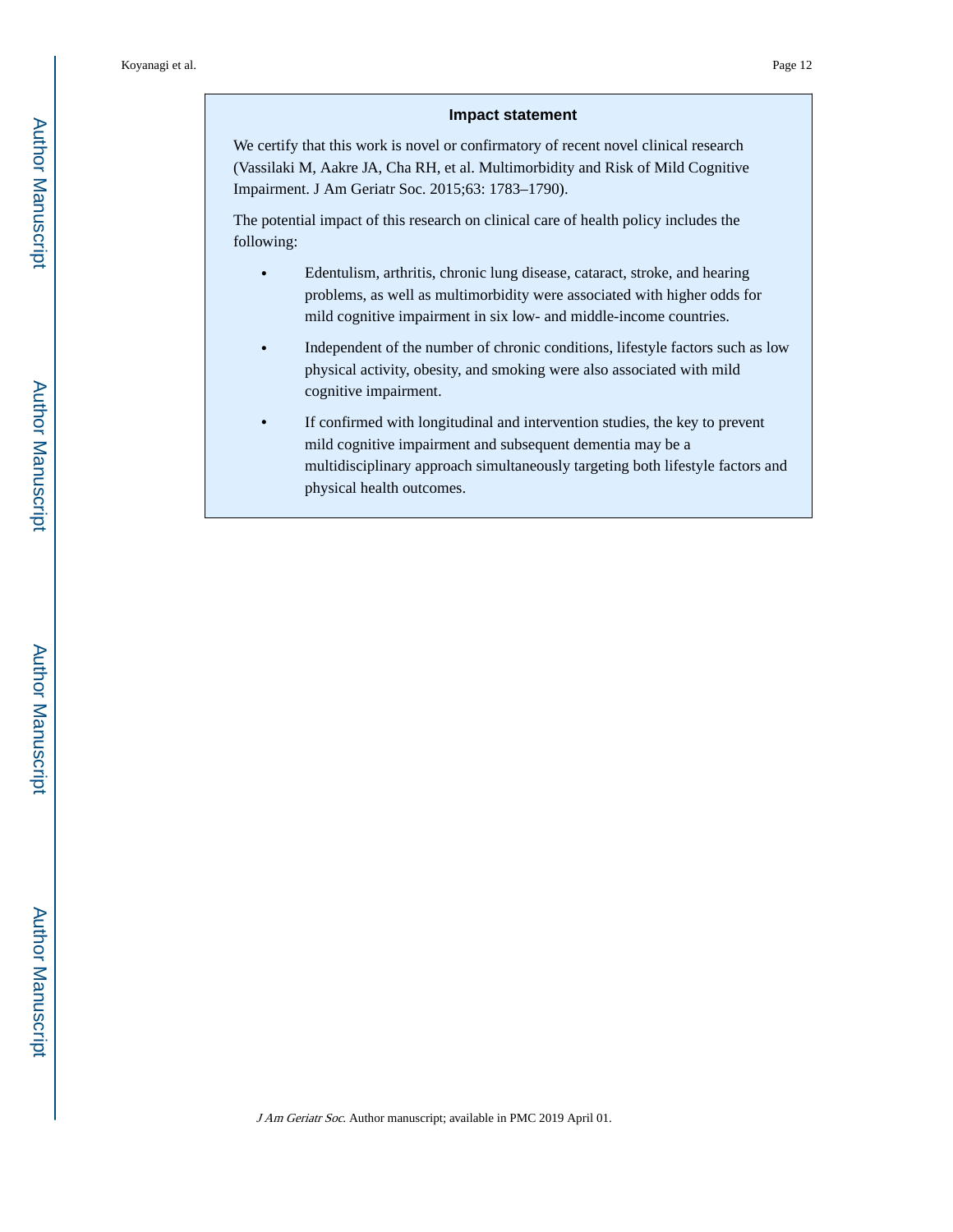#### **Table 1**

Sample characteristics and prevalence of multimorbidity by each characteristic

| Characteristic           | Category            | $\mathbf{0}_{\alpha}a$ | % with multimorbidity | P-value |
|--------------------------|---------------------|------------------------|-----------------------|---------|
| Age (years)              | $50 - 59$           | 47.3                   | 37.6                  | < 0.001 |
|                          | $60 - 69$           | 30.2                   | 53.1                  |         |
|                          | $70 - 79$           | 17.7                   | 70.2                  |         |
|                          | 80                  | 4.8                    | 74.6                  |         |
| Sex                      | Female              | 51.7                   | 54.9                  | < 0.001 |
|                          | Male                | 48.3                   | 44.4                  |         |
| Education                | No formal           | 28.5                   | 54.3                  | < 0.001 |
|                          | At least primary    | 28.2                   | 46.6                  |         |
|                          | Secondary completed | 43.3                   | 49.0                  |         |
| Wealth                   | Poorest             | 16.9                   | 53.2                  | 0.005   |
|                          | Poorer              | 18.9                   | 53.1                  |         |
|                          | Middle              | 19.4                   | 50.0                  |         |
|                          | Richer              | 21.5                   | 48.0                  |         |
|                          | Richest             | 23.3                   | 46.3                  |         |
| Smoking                  | Never               | 58.7                   | 51.0                  | < 0.001 |
|                          | Current             | 34.9                   | 46.4                  |         |
|                          | Former              | 6.4                    | 57.4                  |         |
| Alcohol consumption      | Never               | 66.7                   | 49.0                  | < 0.001 |
|                          | Non-heavy           | 29.1                   | 52.6                  |         |
|                          | Heavy               | 4.2                    | 39.8                  |         |
| Low physical activity    | N <sub>o</sub>      | 77.6                   | 47.8                  | < 0.001 |
|                          | Yes                 | 22.4                   | 56.8                  |         |
| BMI (kg/m <sup>2</sup> ) | < 18.5              | 16.2                   | 52.1                  |         |
|                          | $18.5 - 24.9$       | 47.8                   | 44.2                  | < 0.001 |
|                          | $25.0 - 29.9$       | 24.5                   | 51.4                  |         |
|                          | 30                  | 11.5                   | 67.5                  |         |
| Depression               | No                  | 94.5                   | 48.3                  | < 0.001 |
|                          | Yes                 | 5.5                    | 76.5                  |         |

Abbreviation: BMI Body mass index

Percentage is based on weighted sample.

<sup>a</sup> Denominator ranges from 31179 to 32715.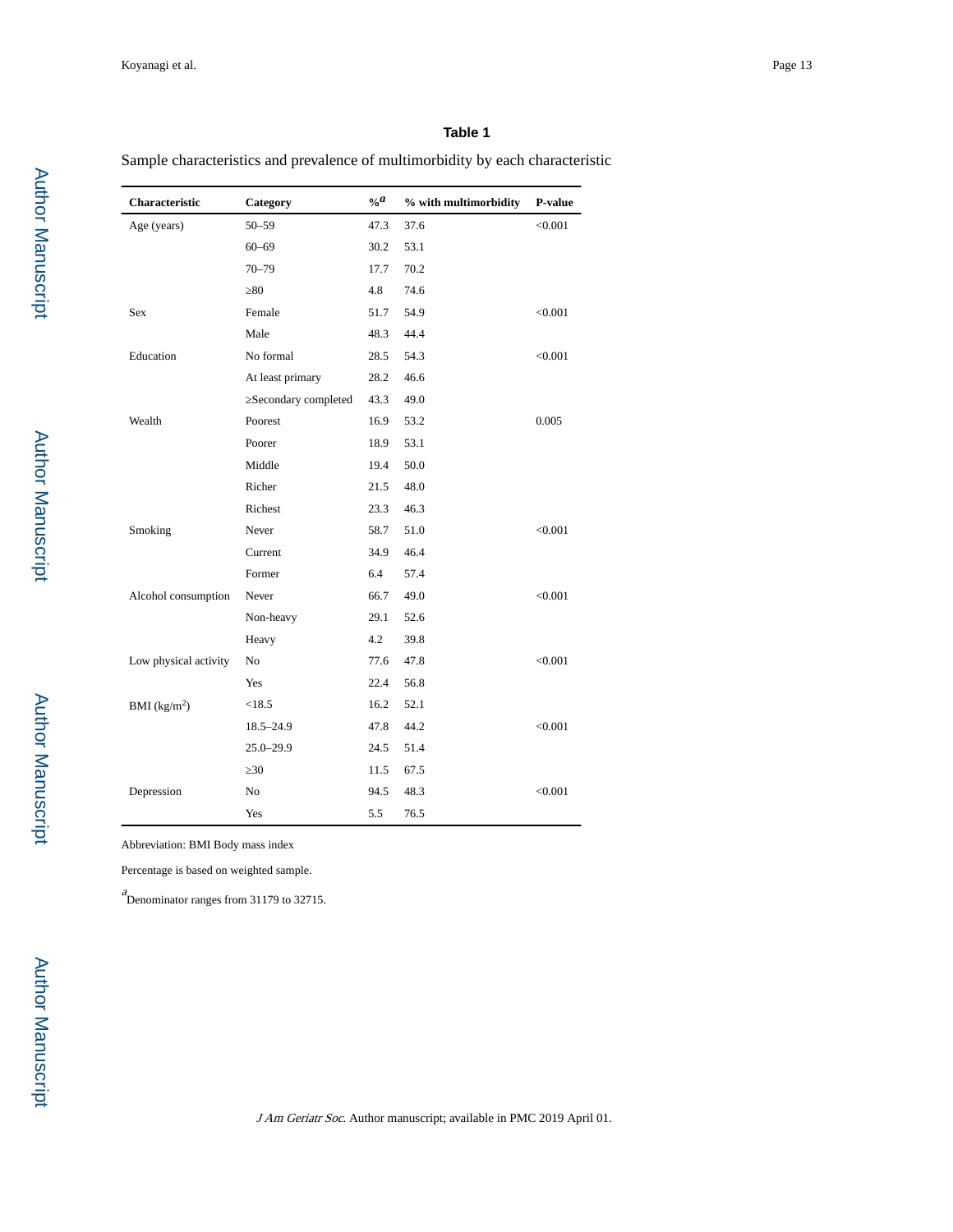#### **Table 2**

Prevalence of chronic conditions and the proportion of individuals with mild cognitive impairment by presence or absence of chronic conditions

| Characteristic            | Category       | $\alpha$ <sup>a</sup> | % with MCI | P-value |
|---------------------------|----------------|-----------------------|------------|---------|
| Angina                    | No             | 82.8                  | 15.1       | 0.286   |
|                           | Yes            | 17.2                  | 16.3       |         |
| <b>Arthritis</b>          | N <sub>o</sub> | 71.0                  | 14.2       | < 0.001 |
|                           | Yes            | 29.0                  | 17.9       |         |
| Asthma                    | N <sub>o</sub> | 92.5                  | 15.1       | 0.032   |
|                           | Yes            | 7.5                   | 17.9       |         |
| Cataract                  | N <sub>o</sub> | 73.6                  | 14.9       | 0.074   |
|                           | Yes            | 26.4                  | 16.5       |         |
| Chronic lung disease      | No             | 85.0                  | 14.5       | < 0.001 |
|                           | Yes            | 15.0                  | 19.6       |         |
| <b>Diabetes</b>           | N <sub>o</sub> | 93.3                  | 15.3       | 0.703   |
|                           | Yes            | 6.7                   | 15.8       |         |
| Edentulism                | No             | 87.8                  | 14.7       | < 0.001 |
|                           | Yes            | 12.2                  | 20.0       |         |
| Hearing problems          | No             | 94.7                  | 14.2       | < 0.001 |
|                           | Yes            | 5.3                   | 32.0       |         |
| Hypertension              | N <sub>o</sub> | 45.2                  | 13.3       | < 0.001 |
|                           | Yes            | 54.8                  | 17.0       |         |
| Stroke                    | N <sub>o</sub> | 97.3                  | 15.0       | < 0.001 |
|                           | Yes            | 2.7                   | 27.6       |         |
| No. of chronic conditions | $\mathbf{0}$   | 19.2                  | 10.7       | < 0.001 |
|                           | 1              | 31.0                  | 14.0       |         |
|                           | $\overline{2}$ | 23.6                  | 15.4       |         |
|                           | 3              | 13.8                  | 18.0       |         |
|                           | 4              | 12.5                  | 21.2       |         |

Abbreviation: MCI Mild cognitive impairment

Percentage is based on weighted sample.

 $a$ <br>Denominator ranges from 31940 to 32662.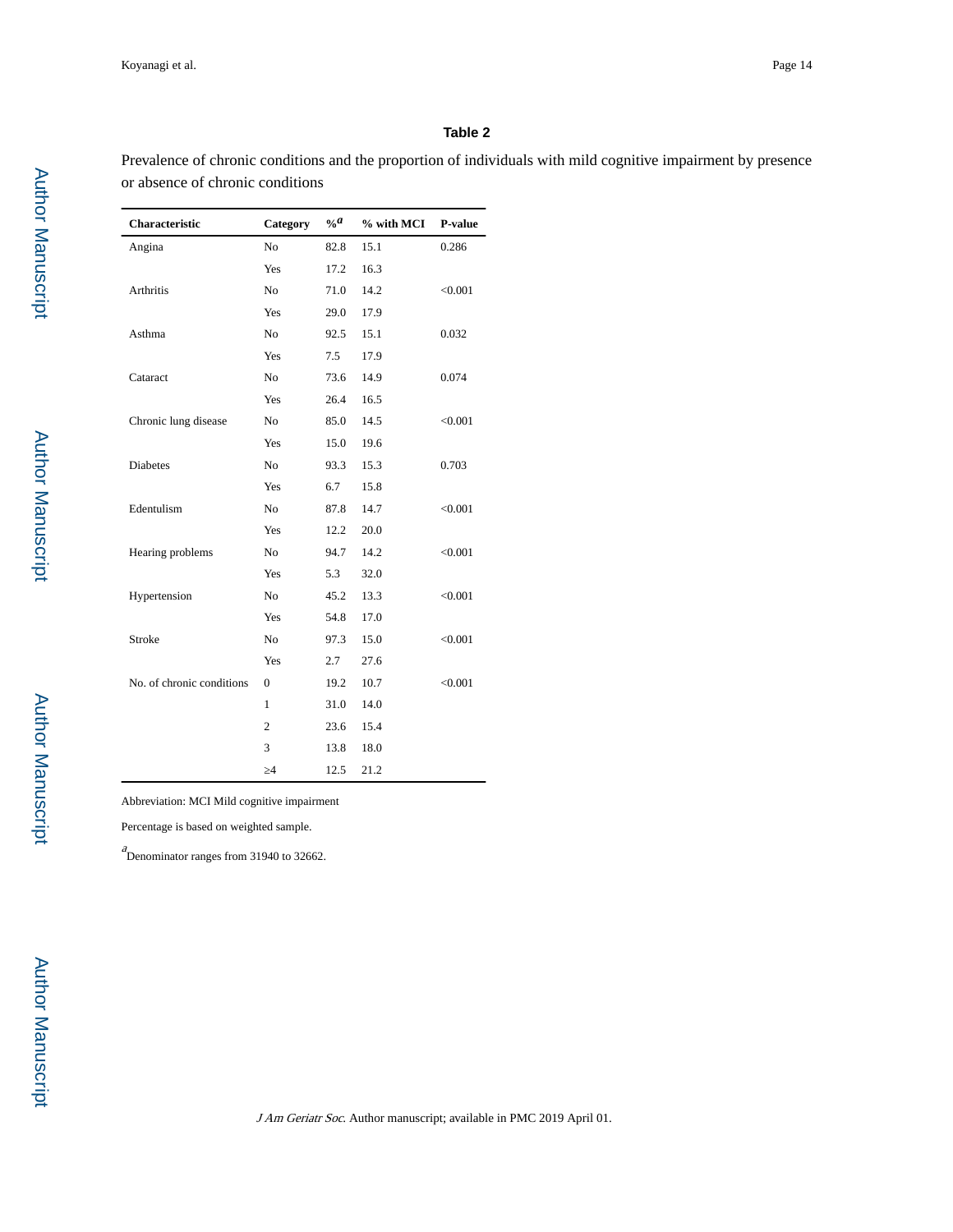Author Manuscript

**Author Manuscript** 

Associations of physical health conditions and multimorbidity with mild cognitive impairment estimated by multivariable logistic regression Associations of physical health conditions and multimorbidity with mild cognitive impairment estimated by multivariable logistic regression

|                            |                     | Overall (Age 50 years) | Age 50-64 years      |              | Age 65 years     |              |
|----------------------------|---------------------|------------------------|----------------------|--------------|------------------|--------------|
| Chronic physical condition | ã                   | $95\%$ CI              | ã                    | 95%CI        | $\approx$        | 95%CI        |
| Angina                     | 114                 | [0.98, 1.33]           | $1.34***$            | [1.09, 1.63] | 0.98             | [0.77, 1.24] |
| Arthritis                  | $1.24***$           | [1.10, 1.40]           | $1.24***$            | [1.06, 1.44] | $1.30\sp{^{**}}$ | [1.09, 1.54] |
| Asthma                     | 1.18                | [0.96, 1.45]           | 113                  | [0.85, 1.50] | 1.22             | [0.91, 1.63] |
| Cataract                   | $1.33***$           | [1.15, 1.55]           | $1.44$ <sup>**</sup> | [1.15, 1.79] | $1.28***$        | [1.06, 1.55] |
| Chronic lung disease       | $1.29***$           | [1.10, 1.52]           | $1.46***$            | [1.17, 1.83] | 1.14             | [0.91, 1.44] |
| Diabetes                   | 113                 | [0.90, 1.42]           | 1.32                 | [0.93, 1.89] | 1.05             | [0.80, 1.38] |
| Edentulism                 | $1.24$ <sup>*</sup> | [1.03, 1.48]           | 1.23                 | [0.95, 1.58] | 1.21             | [0.95, 1.55] |
| Hearing problems           | $2.27***$           | [1.84, 2.78]           | $2.86***$            | [2.10, 3.89] | $1.91***$        | [1.50, 2.43] |
| Hypertension               | 1.08                | [0.96, 1.20]           | 1.04                 | [0.91, 1.19] | 115              | [0.97, 1.37] |
| Stroke                     | $1.94***$           | [1.49, 2.53]           | $2.35***$            | [1.57, 3.52] | $1.65***$        | [1.14, 2.39] |
| Multimorbidity             | $1.40\,***$         | [1.23, 1.58]           | $1.43***$            | [1.25, 1.64] | $1.42***$        | [1.16, 1.73] |

J Am Geriatr Soc. Author manuscript; available in PMC 2019 April 01.

Multimorbidity was defined as 2 physical health conditions. Multimorbidity was defined as ≥2 physical health conditions.

Models are adjusted for age, sex, education, wealth, body mass index, smoking, alcohol consumption, physical activity, depression, other physical illness, and country with the exception of multimorbidity<br>which was not adju Models are adjusted for age, sex, education, wealth, body mass index, smoking, alcohol consumption, physical activity, depression, other physical illness, and country with the exception of multimorbidity which was not adjusted for other physical illness.

\* p<0.05,

 $*$  p<0.01,

\*\*\* p<0.001